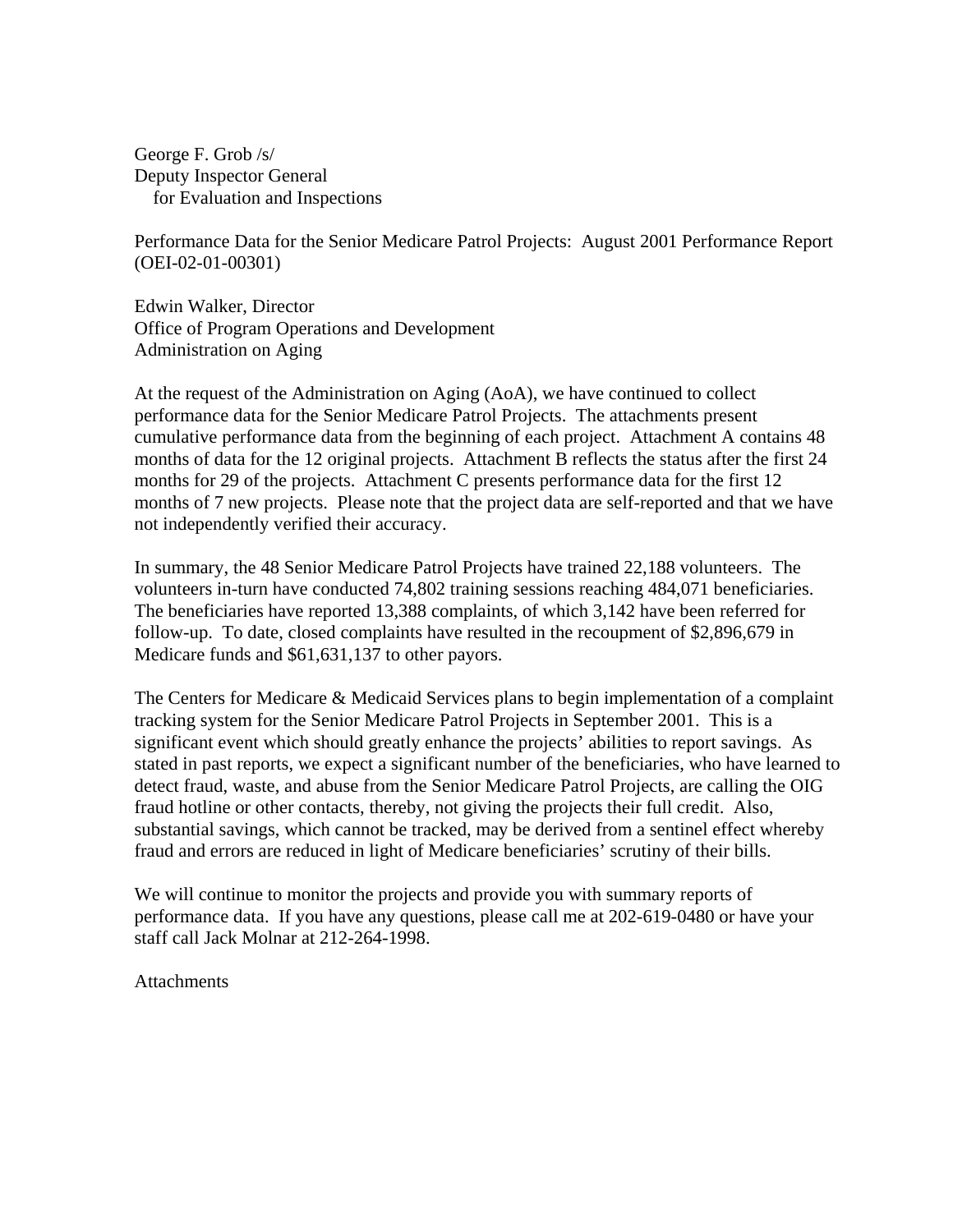#### **APPENDIX A**

## **48-Month Outcomes Reported by the Senior Medicare Patrol Projects**

| <b>Activity</b>                                             | <b>TOTAL</b> | CA        | H <sub>II</sub> | IA        | IL           | <b>MD</b> | <b>MN</b> | <b>MO</b>    | <b>NH</b> | <b>NY</b>  | PA         | R <sub>l</sub> | WI         |
|-------------------------------------------------------------|--------------|-----------|-----------------|-----------|--------------|-----------|-----------|--------------|-----------|------------|------------|----------------|------------|
| <b>OUTPUTS</b>                                              |              |           |                 |           |              |           |           |              |           |            |            |                |            |
| # training sessions                                         | 1.076        | 75        | 28              | 127       | 21           | 139       | 72        | 27           | 11        | 459        | <b>50</b>  | 10             | 57         |
| # trainers trained                                          | 15,913       | 1,385     | 165             | 1,321     | 243          | 957       | 482       | 104          | 484       | 9,757      | 119        | 245            | 651        |
| # media events                                              | 12,741       | 162       | 812             | 501       | 79           | 186       | 387       | 57           | 986       | 286        | 48         | 6,154          | 3,083      |
| # community education events                                | 3,295        | 18        | 50              | 451       | 192          | 591       | 473       | 128          | 152       | 774        | 276        | 48             | 142        |
| <b>OUTCOMES</b>                                             |              |           |                 |           |              |           |           |              |           |            |            |                |            |
| total # trainers who have ever<br>conducted activities      | 4,360        | 317       | 82              | DK        | 239          | 27        | 161       | 104          | 358       | 2,855      | 64         | 23             | 130        |
| $\#$ group sessions                                         | 6,110        | 1,039     | 206             | 808       | 1,185        | 286       | 490       | 113          | 357       | 673        | 466        | 211            | 276        |
| # beneficiaries at group sessions                           | 243,023      | 50,605    | 7,480           | 25,770    | 43,614       | 14,148    | 10,324    | 6,286        | 7,951     | 25,355     | 38,184     | 4,676          | 8,630      |
| # one-on-one sessions                                       | 23,702       | 624       | $\bf{0}$        | 157       | 444          | 6,612     | 530       | 2,761        | 9,502     | 2,583      | 375        | DK             | 114        |
| total # beneficiaries educated                              | 266,725      | 51,229    | 7,480           | 25,927    | 44,058       | 20,760    | 10,854    | 9,047        | 17,453    | 27,938     | 38,559     | 4,676          | 8,744      |
| estimated # people reached by<br>media events               | 71,580,199   | 6,949,132 | 1,521,183       | 5,692,220 | 10,673,350   | 764,969   | 493,088   | 221,000      | 1,190,000 | 700,222    | 10,569,000 | 12,753,800     | 20,052,235 |
| estimated # people reached by<br>community education events | 8,695,769    | 20,259    | 10,978          | 39,652    | 10,001       | 46,421    | 18,976    | 238,785      | 16,277    | 251,668    | 8,009,200  | 16,673         | 16,879     |
| # complaints received                                       | 9,310        | 661       | 63              | 851       | 301          | 996       | 289       | 23           | 4,741     | 356        | 868        | 40             | 121        |
| # complaints referred for<br>follow-up                      | 1,479        | 199       | 16              | 362       | 84           | 192       | 139       | 21           | 83        | 193        | 96         | 35             | 59         |
| # complaints resulting in some<br>action                    | 490          | 42        | $\bf{0}$        | 29        | $\mathbf{1}$ | 103       | 55        | DK           | 32        | 163        | 39         | 5              | 21         |
| Medicare \$ recouped                                        | 2,730,422    | 1,316,832 | $\bf{0}$        | 1,145,819 | $\theta$     | DK        | 109,997   | $\mathbf{0}$ | $\bf{0}$  | 6,533      | 144,339    | DK             | 6,922      |
| Other \$ recouped                                           | 61,501,396   | 73,214    | $\bf{0}$        | 59,592    | 146,485      | DK        | 15,805    | 359,637      | 29,345    | 60,801,200 | 1,935      | DK             | 14,184     |
| Total \$ recouped                                           | 64,231,839   | 1,390,046 | $\bf{0}$        | 1,205,410 | 146,485      | $\bf{0}$  | 1,258,020 | 359,637      | 29,345    | 60,807,733 | 146,274    | $\bf{0}$       | 21,106     |

**\*Pen ding documentation of actual recou p**

#### **ments APPENDIX B**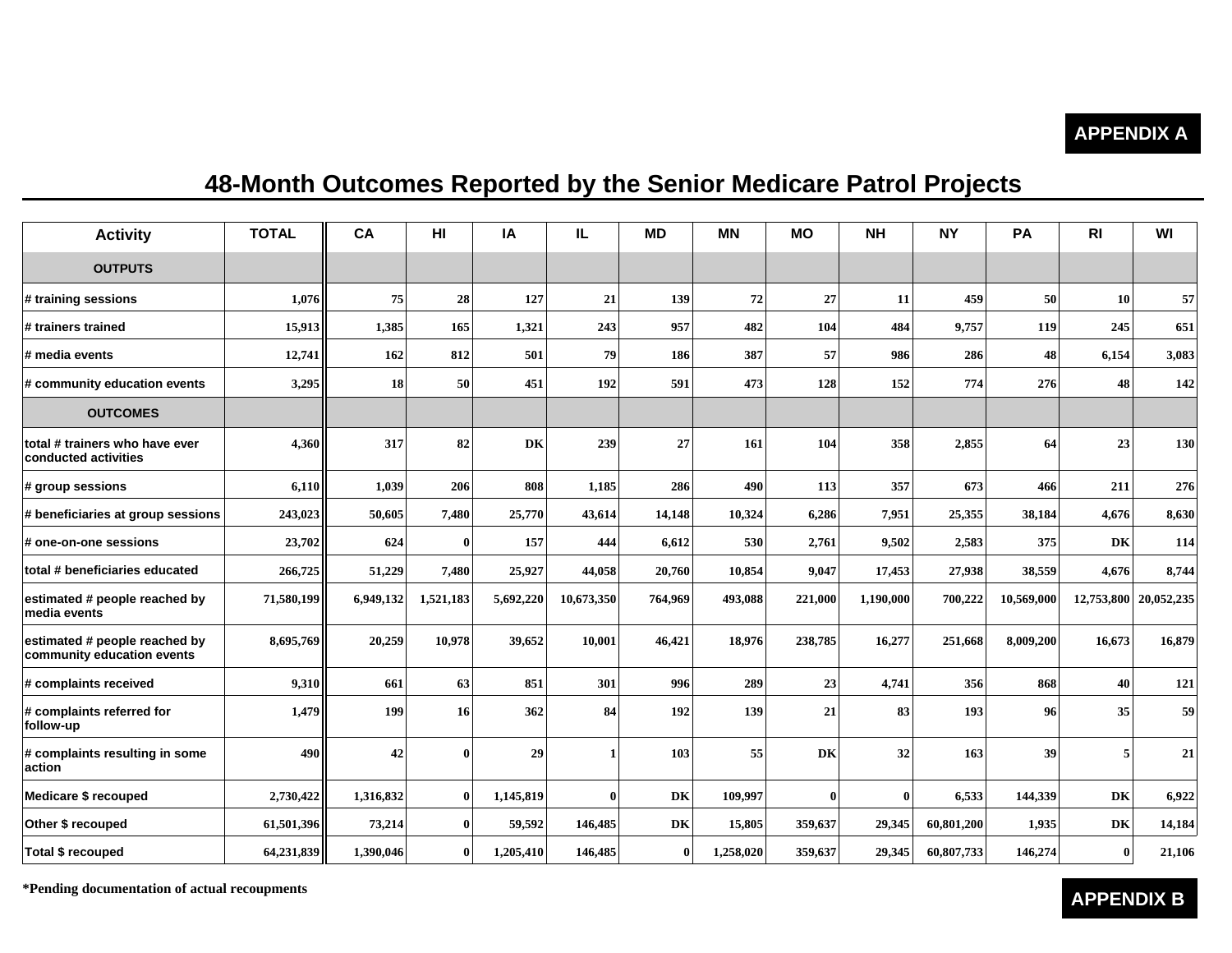#### **24-Month Outcomes Reported by the Senior Medicare Patrol Projects**

| <b>Activity</b>                                             | <b>TOTAL</b> | AK           | <b>AL</b>    | <b>AR</b>    | <b>AZ</b>         | co      | <b>CT</b>      | DC <sup>1</sup> | DC <sup>2</sup> | <b>DE</b>    | FL.          | GA <sup>3</sup> | GA <sup>4</sup>  | ID      | IN               |
|-------------------------------------------------------------|--------------|--------------|--------------|--------------|-------------------|---------|----------------|-----------------|-----------------|--------------|--------------|-----------------|------------------|---------|------------------|
| <b>OUTPUTS</b>                                              |              |              |              |              |                   |         |                |                 |                 |              |              |                 |                  |         |                  |
| # training sessions                                         | 1,000        | 43           | 22           | 10           | 22                | 18      | $\overline{7}$ | 10              |                 | 20           | 15           | 15              | 25               | 69      | 2 <sup>1</sup>   |
| # trainers trained                                          | 5,177        | 75           | 206          | 124          | 45                | 152     | 119            | 47              | 17              | 166          | 104          | 640             | 284              | 95      | 32               |
| # media events                                              | 8,242        | 40           | 79           | 23           | 441               | 35      | 731            | 26              | 3               | 1,702        | 930          |                 | $\boldsymbol{9}$ | 143     | 9 <sup>1</sup>   |
| # community education events                                | 2,895        | 45           | 132          | 55           | 229               | 63      | 199            | 27              | 20              | 58           | 81           | $\mathcal{D}$   | 142              | 85      | 12               |
| <b>OUTCOMES</b>                                             |              |              |              |              |                   |         |                |                 |                 |              |              |                 |                  |         |                  |
| total # trainers who have ever conducted<br>activities      | 2,099        | 65           | 281          | 26           | 45                | 25      | 13             | 41              | 14              | 39           | 58           | 108             | 103              | 34      |                  |
| # group sessions                                            | 4,421        | 25           | 212          | 67           | 202               | 271     | 92             | 90              | 26              | 170          | 92           | 182             | 364              | 322     | $\overline{2}$   |
| # beneficiaries at group sessions                           | 173,426      | 706          | 4,204        | 6,256        | 14,537            | 9,622   | 2,974          | 3,107           | 506             | 4,350        | 2,245        | 5,553           | 12,750           | 10,851  | 88               |
| # one-on-one sessions                                       | 39,376       | 1,817        | 169          | 35           | 45                | 94      | 133            | 10              | 114             | 41           | 14           | 114             | 41               | 97      | $\bf{0}$         |
| total # beneficiaries educated                              | 212802       | 2,523        | 4,373        | 6,291        | 14,582            | 9,716   | 3,107          | 3,117           | 620             | 4,391        | 2,259        | 5,667           | 12,791           | 10,948  | 88               |
| estimated # people reached by media<br>events               | 149,788,856  | 94,570       | 1,486,525    |              | 420,300 1,052,680 | 838,532 | 352,355        | 920,000         | 250,000         | 615,000      | 1,739,027    | 1,000           | 308,401          | 800,450 | 70,000           |
| estimated # people reached by<br>community education events | 777,885      | 24,700       | 10,822       | 5,821        | 24,869            | 6,782   | 9,738          | 178,000         | 4,912           | 123,357      | 127,790      | 530             | 10,262           | 1,722   | 90               |
| # complaints received                                       | 4,009        | 331          | 35           | 18           | 669               | 68      | 28             | 181             | $\mathbf{0}$    | 66           | 95           | $\mathbf 0$     | 22               | 360     | $\boldsymbol{2}$ |
| # complaints referred for follow-up                         | 1,648        | 8            | 23           | 8            | 120               | 14      | 21             | 36              | $\theta$        | 5            | 4            | $\theta$        | 13               | 267     | $\overline{2}$   |
| # complaints resulting in some action                       | <b>788</b>   | $\mathbf{3}$ | 2            | DK           | 16                | DK      | $\mathbf{0}$   |                 | $\mathbf{0}$    | $\mathbf{0}$ | $\mathbf{0}$ | $\theta$        |                  | 130     | $\mathbf{0}$     |
| Medicare \$ recouped                                        | 156,017      | $\mathbf{0}$ | $\bf{0}$     | DK           | $\mathbf{0}$      | 153     | 162            | 252             | $\mathbf{0}$    | $\mathbf{0}$ | $\mathbf{0}$ | $\theta$        | $\theta$         | 10,970  | $\bf{0}$         |
| Other \$ recouped                                           | 129,633      | 13,194       | $\bf{0}$     | DK           | 618               | 3,450   | $\mathbf{0}$   | $\mathbf{0}$    | $\mathbf{0}$    | $\mathbf{0}$ | $\mathbf{0}$ | 0               | $\bf{0}$         | 45,864  | $\bf{0}$         |
| <b>Total \$ recouped</b>                                    | 285,651      | 13,194       | $\mathbf{0}$ | $\mathbf{0}$ | 618               | 3,603   | 162            | 252             | $\theta$        | -0           | $\mathbf{0}$ | 0               | $\mathbf{0}$     | 56,834  |                  |

**Please note these distinctions:** 

1. The AARP Foundation, DC **2. Friendship House, DC**<br>
3. Atlanta Regional Commission, GA **4. Department of Human** 

**3. Atlanta Regional Commission, GA 4. Department of Human Resources, GA** 

**APPENDIX B**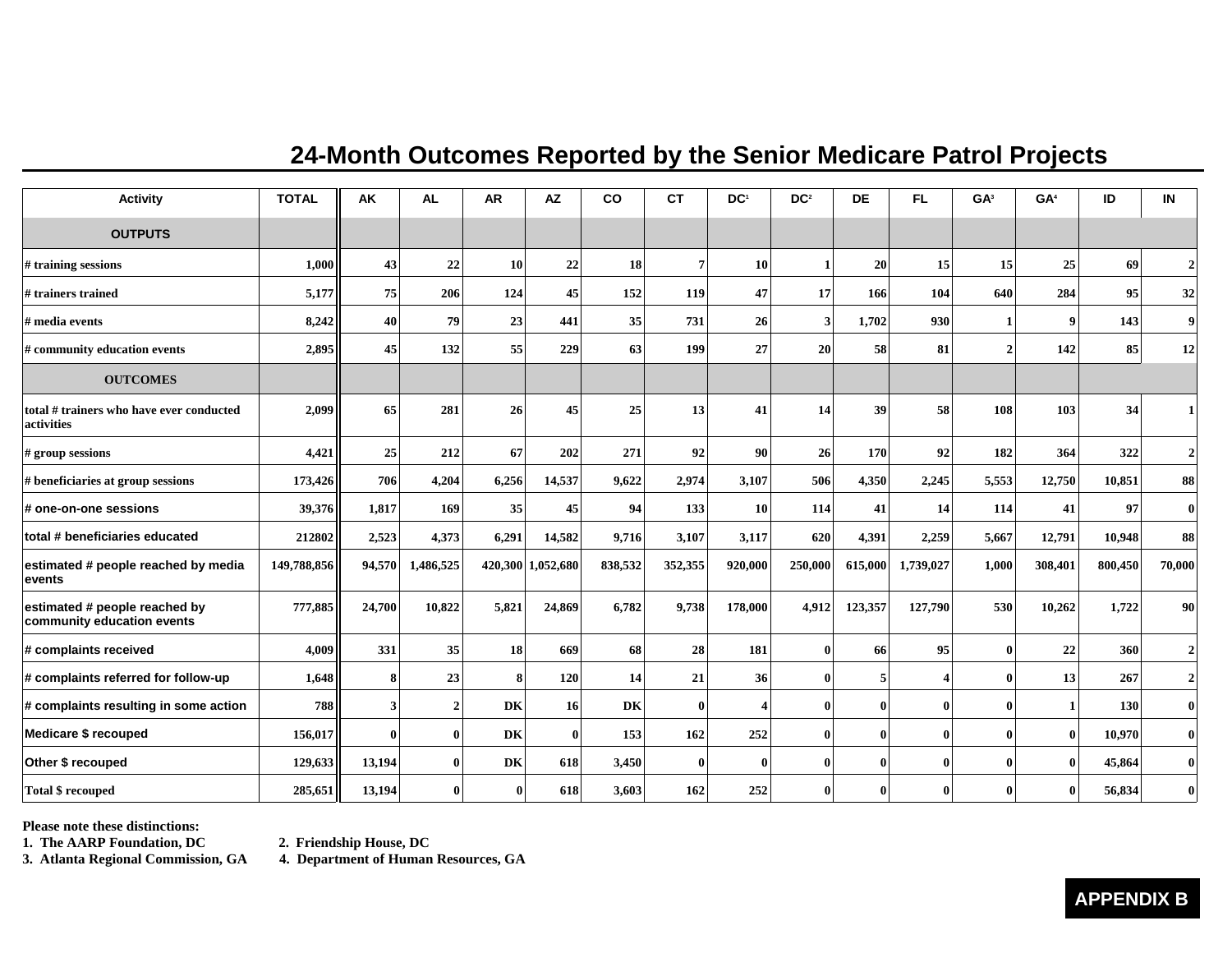## **24-Month Outcomes Reported by the Senior Medicare Patrol Projects**

| <b>Activity</b>                                             | <b>MA</b> | <b>ME</b> | M <sub>I</sub> | <b>MT</b>    | <b>NM</b> | <b>NV</b>      | OH           | OK       | <b>OR</b>          | <b>PR</b> | TX <sup>5</sup> | <b>TX<sup>6</sup></b> | <b>UT</b>               | <b>VA</b> | <b>WA</b> |
|-------------------------------------------------------------|-----------|-----------|----------------|--------------|-----------|----------------|--------------|----------|--------------------|-----------|-----------------|-----------------------|-------------------------|-----------|-----------|
| <b>OUTPUTS</b>                                              |           |           |                |              |           |                |              |          |                    |           |                 |                       |                         |           |           |
| # training sessions                                         | 43        | 27        | 30             | 8            | 6         | 43             | 6            | 4        | 55                 | 17        | 14              | 31                    | $\overline{7}$          | 20        | 411       |
| # trainers trained                                          | 171       | 138       | 466            | 42           | 163       | 68             | 113          | 37       | 356                | 264       | 214             | 109                   | 50                      | 410       | 487       |
| # media events                                              | 178       | 82        | $\mathbf{3}$   | 2,537        | 192       | 42             | 68           | 27       | 252                | 52        | 14              | 65                    | $\overline{\mathbf{3}}$ | 133       | 425       |
| # community education events                                | 127       | 211       | 23             | 77           | 138       | 53             | 86           | 97       | 32                 | 428       | 49              | 127                   | 24                      | 161       | 132       |
| <b>OUTCOMES</b>                                             |           |           |                |              |           |                |              |          |                    |           |                 |                       |                         |           |           |
| total # trainers who have ever<br>conducted activities      | 57        | 70        | 66             | 61           | 39        | 37             | 43           | 11       | 63                 | 8         | 100             | 48                    | 16                      | 154       | 487       |
| # group sessions                                            | 199       | 61        | 134            | 48           | 40        | 40             | 160          | 10       | 72                 | 31        | 60              | 162                   | 26                      | 495       | 792       |
| # beneficiaries at group sessions                           | 5,169     | 1,972     | 8,326          | 861          | 698       | 1,764          | 6,364        | 2,416    | 2,066              | 688       | 1,150           | 6,242                 | 710                     | 17,482    | 40,275    |
| # one-on-one sessions                                       | 1,700     | 179       | 0              | 59           | 1,311     | 24             | 677          | 6        | 23                 | 5         | 150             | 567                   | 71                      | $\bf{0}$  | 31,994    |
| total # beneficiaries educated                              | 6,869     | 2,151     | 8,326          | 920          | 2,009     | 1,788          | 7,041        | 2,422    | 2,089              | 693       | 1,300           | 6,809                 | 781                     | 17,482    | 72,269    |
| estimated # people reached by media<br>events               | 179,360   | 2,463,932 | 1,100          | 919,510      | 752,500   | 4,200,936      | 1,915,775    |          | 83,992 118,000,000 | 1,850,000 | 787,000         | 2,738,400             | 1,700                   | 2,973,253 | 4,222,558 |
| estimated # people reached by<br>community education events | 9,366     | 9,498     | 2,493          | 1,644        | 16,916    | 7,570          | 16,158       | 10,174   | 12,328             | 13,914    | 5,032           | 8,825                 | 3,000                   | 68,220    | 68,264    |
| # complaints received                                       | 130       | 41        | 148            | 59           | 88        | 154            | 33           | 24       | 54                 | 1,072     | 37              | 65                    | 16                      | 166       | 47        |
| # complaints referred for follow-up                         | 38        | 26        | 50             | $\mathbf{1}$ | 46        | 16             | 20           | 18       | 18                 | 700       | $\overline{2}$  | 25                    | 11                      | 132       | 24        |
| # complaints resulting in some action                       | DK        | 8         | DK             | $\bf{0}$     | 53        | $\overline{2}$ | $\bf{0}$     | $\bf{0}$ | 5                  | 528       | 0               | 13                    | $\boldsymbol{2}$        | DK        | 21        |
| Medicare \$ recouped                                        | DK        | DK        | 17,320         | $\bf{0}$     | 5,102     | 787            | $\bf{0}$     | $\bf{0}$ | DK                 | DK        | 0               | $\bf{0}$              | 0                       | DK        | 121,272   |
| Other \$ recouped                                           | 34,762    | DK        | 7,026          | $\bf{0}$     | 11,932    | 3,723          | $\mathbf{0}$ | $\bf{0}$ | DK                 | DK        | 0               | 86                    | 4,485                   | <b>DK</b> | 4,493     |
| Total \$ recouped                                           | 34,762    | DK        | 24,346         | 0            | 17,034    | 4,510          | $\mathbf{0}$ | 0        | 0                  | 0         |                 | 86                    | 4,485                   | $\bf{0}$  | 125765    |

**Please note these distinctions:**